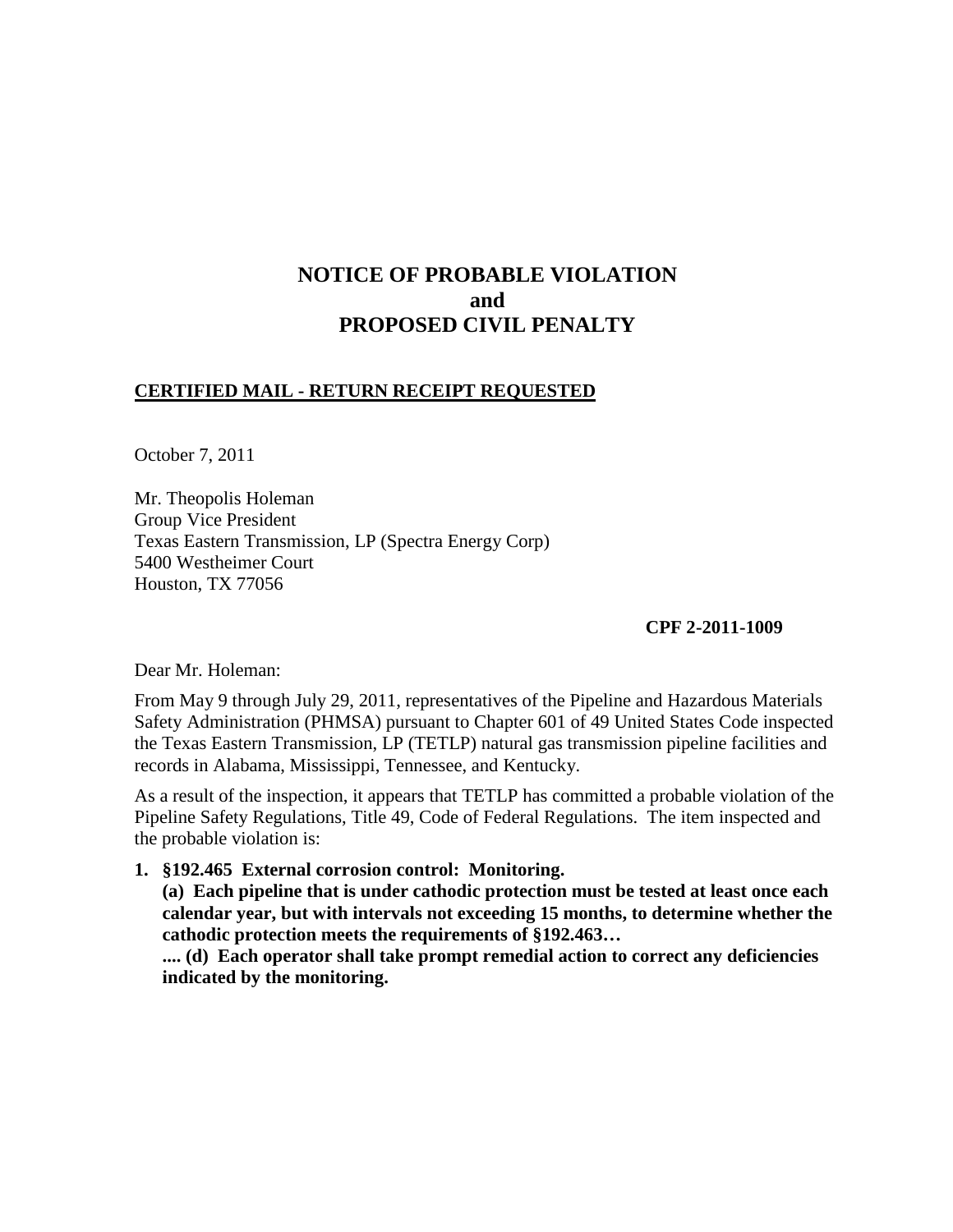TETLP failed to take prompt remedial action to correct deficiencies it found during external corrosion control monitoring (testing) at the two cathodic protection test stations listed below. For these test stations, TETLP used the - 850 mV "on" criteria to determine if the external corrosion control cathodic protection system met the requirements in §[1](#page-1-0)92.463 as contained in Part 192, Appendix D, paragraph I.A. $(1)$ .

TETLP records showed that during its external corrosion control monitoring tests conducted in 2009, 2010, and 2011, TETLP identified low cathodic protection (CP) readings at the two test stations listed below but did not correct these deficiencies promptly. These deficiencies had still not been corrected at the time of the PHMSA inspection (May to July 2011) nearly two years after the initial discovery of the deficiencies.

Clinton-Kosciusko Segment - Line 14:

| Milepost | Date      | CP Reading                                             |
|----------|-----------|--------------------------------------------------------|
| 356.9979 | 7/26/2009 | $-658$ mV                                              |
|          | 4/20/2010 | - 480 mV                                               |
|          | 4/04/2011 | $-420$ mV                                              |
|          | 5/11/2011 | - 401 mV (reading taken during PHMSA field inspection) |

Kosciusko-Egypt Segment - Line 10:

| Milepost | Date      | <b>CP</b> Reading |
|----------|-----------|-------------------|
| 15.1800  | 8/06/2009 | $-355$ mV         |
|          | 3/31/2010 | - 486 mV          |
|          | 4/13/2011 | - 598 mV          |

## Proposed Civil Penalty

Under 49 United States Code, § 60122, you are subject to a civil penalty not to exceed \$100,000 for each violation for each day the violation persists up to a maximum of \$1,000,000 for any related series of violations. The Compliance Officer has reviewed the circumstances and supporting documentation involved in the above probable violation and has recommended that you be preliminarily assessed a civil penalty of \$19,000 as follows:

| Item number | <b>PENALTY</b> |
|-------------|----------------|
|             | \$19,000       |

<span id="page-1-0"></span>1 **Part 192, Appendix D–Criteria for Cathodic Protection and Determination of Measurements**

I. *Criteria for cathodic protection*–

A. Steel, cast iron, and ductile iron structures.

<sup>(1)</sup> A negative (cathodic) voltage of at least 0.85 volt, with reference to a saturated copper-copper sulfate half cell. Determination of this voltage must be made with the protective current applied, and in accordance with sections II and IV of this appendix.